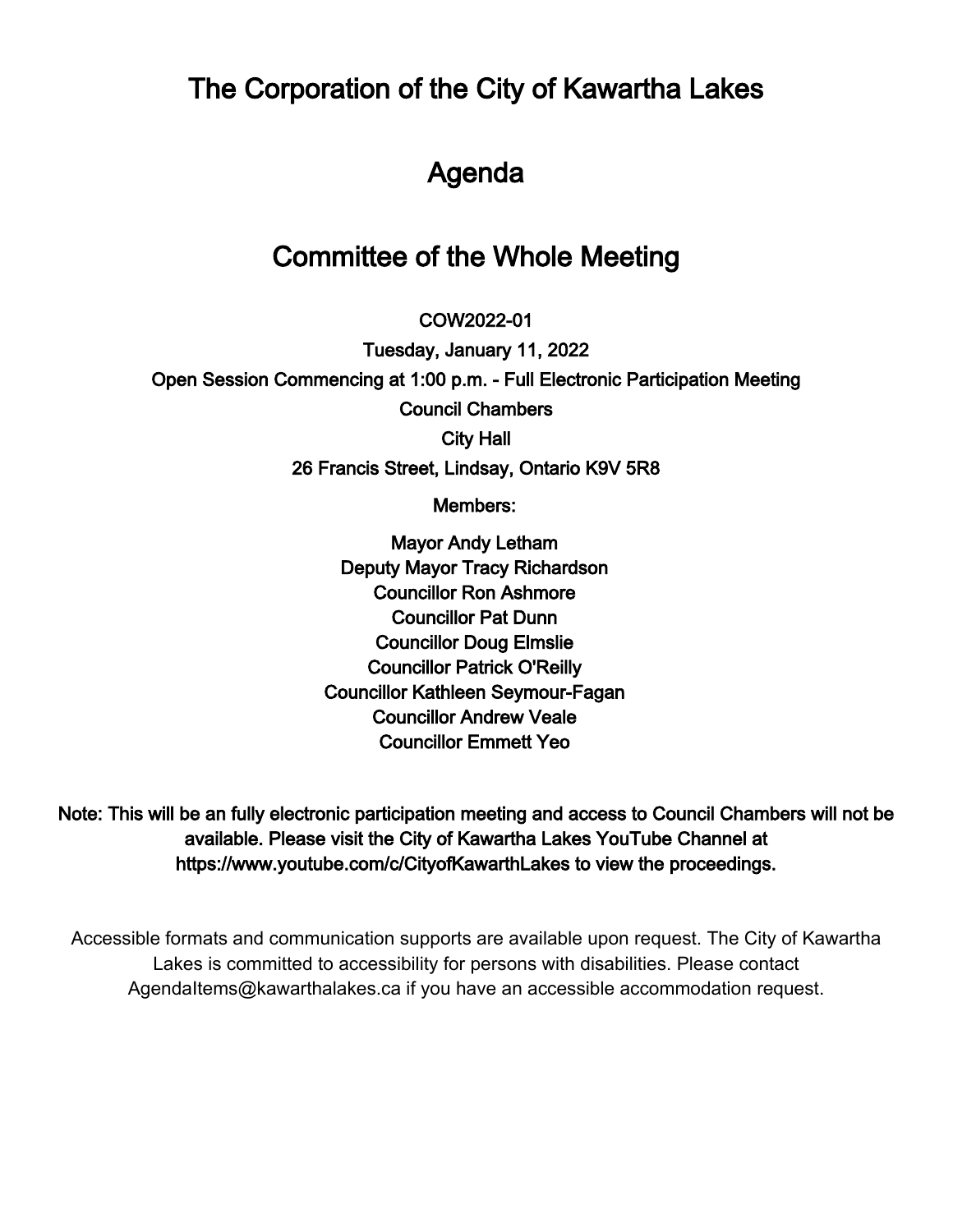|        |                                                                                                                                                 | Pages     |
|--------|-------------------------------------------------------------------------------------------------------------------------------------------------|-----------|
| 1.     | <b>Call to Order</b>                                                                                                                            |           |
| 2.     | <b>Adoption of Agenda</b>                                                                                                                       |           |
| 3.     | <b>Disclosure of Pecuniary Interest</b>                                                                                                         |           |
| 4.     | <b>Deputations</b>                                                                                                                              |           |
| 4.1.   | COW2022-01.4.1                                                                                                                                  | $15 - 17$ |
|        | Request for a Pipe Encroachment within Skyline Road<br>(Item 7.9 on the Agenda)<br><b>John Devos</b>                                            |           |
| 5.     | Correspondence                                                                                                                                  |           |
| 5.1.   | COW2022-01.5.1                                                                                                                                  | $18 - 18$ |
|        | Request to Waive the Fee to Load Compost at the Lindsay-Ops Landfill<br>Beth Hendry, Program Coordinator, Kawartha Lakes Food Source            |           |
| 6.     | <b>Presentations</b>                                                                                                                            |           |
| 6.1.   | COW2022-01.6.1                                                                                                                                  |           |
|        | Film Production and Processes Feasibility Findings Presentation<br>Donna Goodwin, Economic Development Officer - Arts and Culture               |           |
| 6.1.1. | <b>Report ED2022-002</b>                                                                                                                        | $19 - 89$ |
|        | <b>Film Production and Processes Feasibility Findings Report</b><br>Donna Goodwin, Economic Development Officer - Arts, Culture and<br>Heritage |           |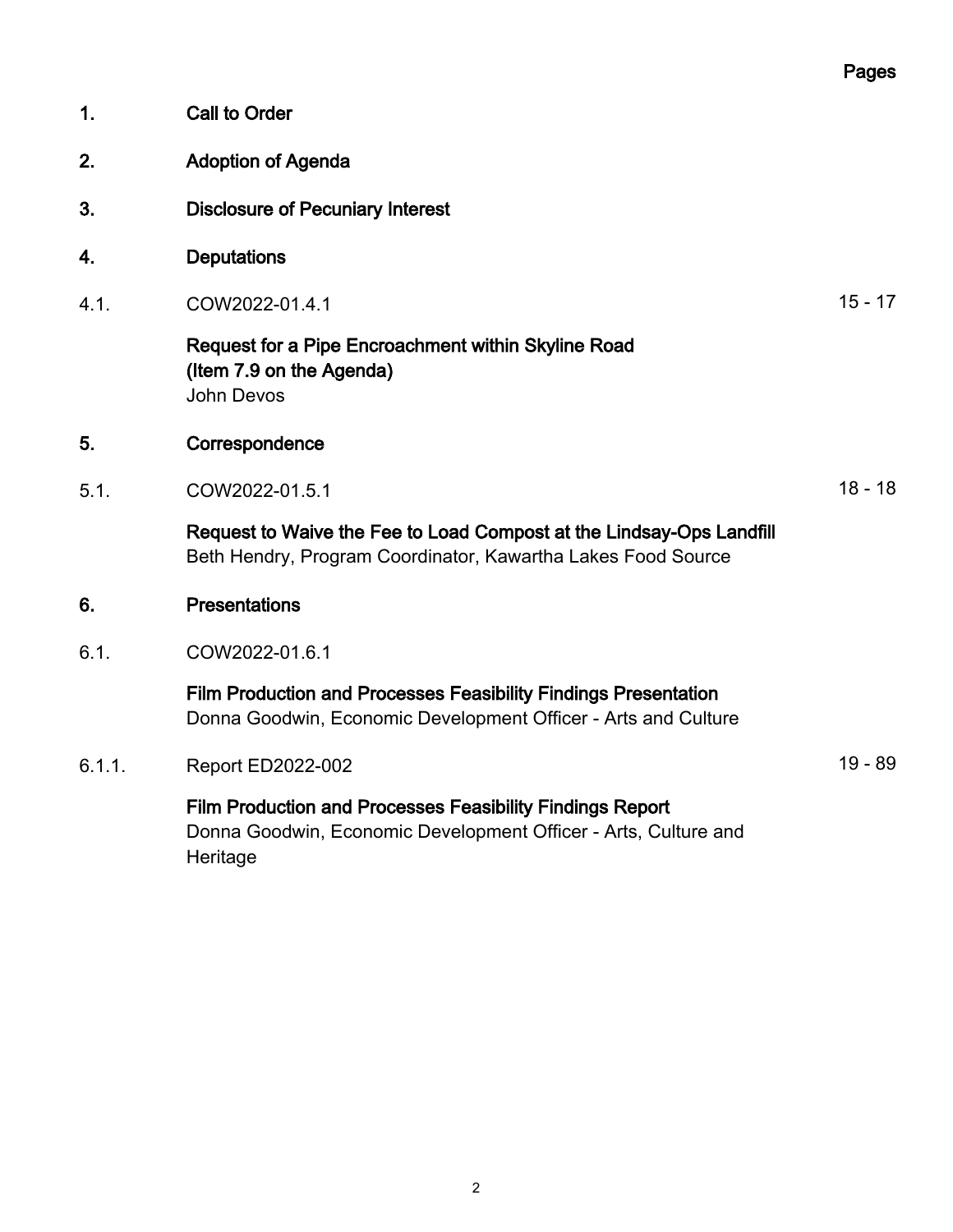That Report ED2022-002, Film Production and Processes Feasibility Findings, be received;

That Council endorse the findings of the Film Production and Process Study, attached as Appendix A, in principle and direct staff to work to develop a Film and Television Office in the Economic Development Division;

That Council send a Letter of Support for the South Eastern Ontario Production Acceleration Fund to advocate for a Provincial Film Production Incentive Program for southeastern Ontario municipalities, and

That these recommendations be brought forward to Council for consideration at the next Regular Council Meeting.

6.2. COW2022-01.6.2

#### Community Safety and Well-Being Plan Presentation

Mark Mitchell, Chief, Kawartha Lakes Police Services

6.2.1. Report CAO2022-001 90 - 105

Community Safety and Well-Being Plan Report Rod Sutherland, Director, Human Services

That Report CAO2022-001, Community Safety and Well-Being Plan, be received;

That the Community Safety and Well-Being Plan, appended as Attachment A to Report CAO2022-001, be approved;

That the Community Safety and Well-Being Plan Advisory Committee members be thanked for their contributions; and

That this recommendation be brought forward to Council for consideration at the next Regular Council Meeting.

#### 7. Reports

7.1. CLK2022-004 106 - 144

Code of Conduct and Ethics - Members of Council and Local Boards Policy (CP2020-001) Amendments to Schedules A and B Cathie Ritchie, City Clerk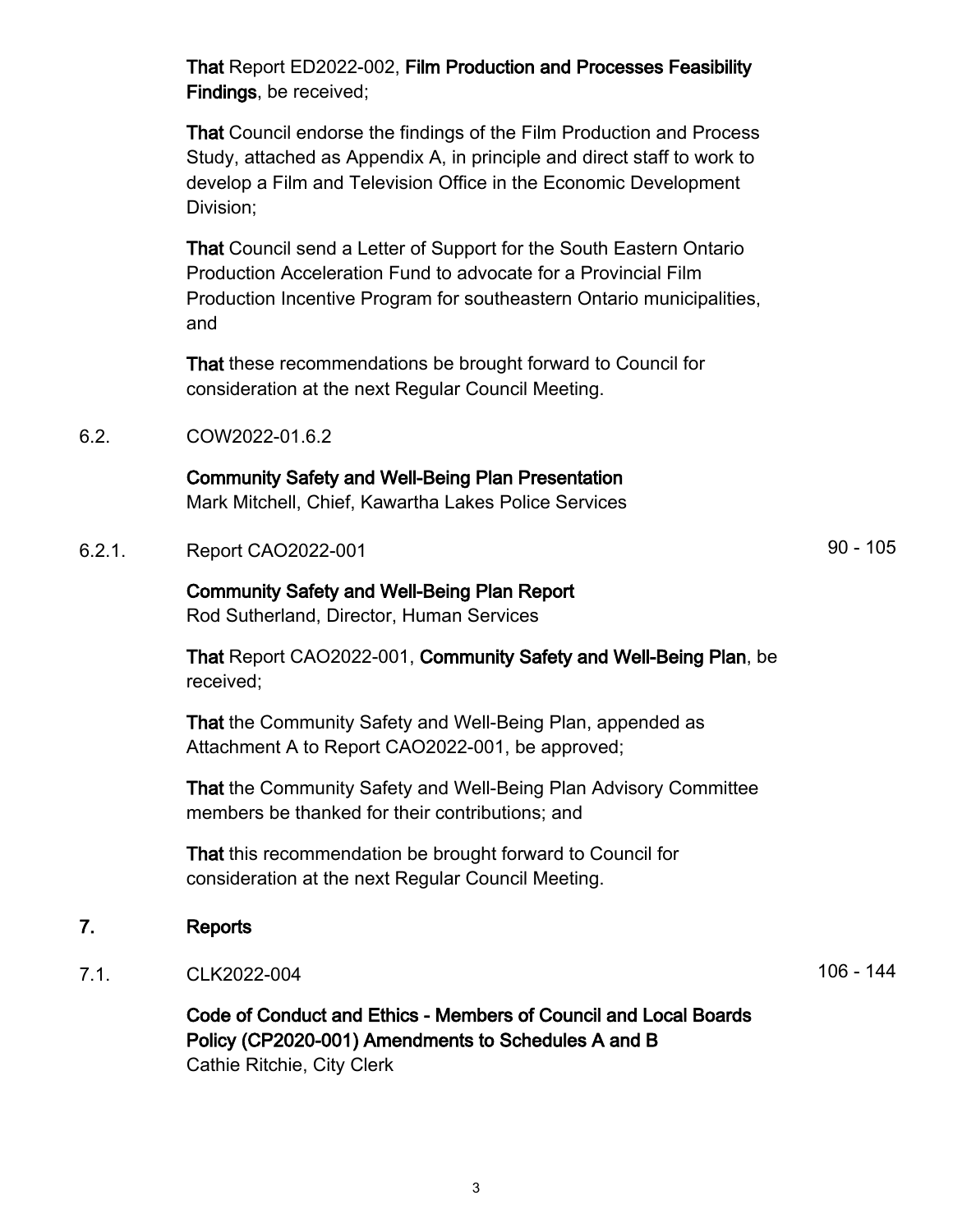That Report CLK2022-004, Code of Conduct and Ethics - Members of Council and Local Boards Policy Amendments to Schedules A and B, be received;

That Council approves the recommended amendments to Schedules A and B of the Code of Conduct and Ethics - Members of Council and Local Boards Policy CP2020-001 attached as Appendix A to Report CKL2021-009, by removing the mandatory Affidavit requirement from the Investigation Protocols; and

That this recommendation be brought forward to Council for consideration at the next Regular Council Meeting.

7.2. RS2022-001 RS2022-001

Proposed Surplus, Declaration, Closure and Sale of a Portion of Road Allowance Adjacent to Aylmer Dr. and 90 East Beehive Rd., Bobcaygeon Christine Oliver, Law Clerk - Realty Services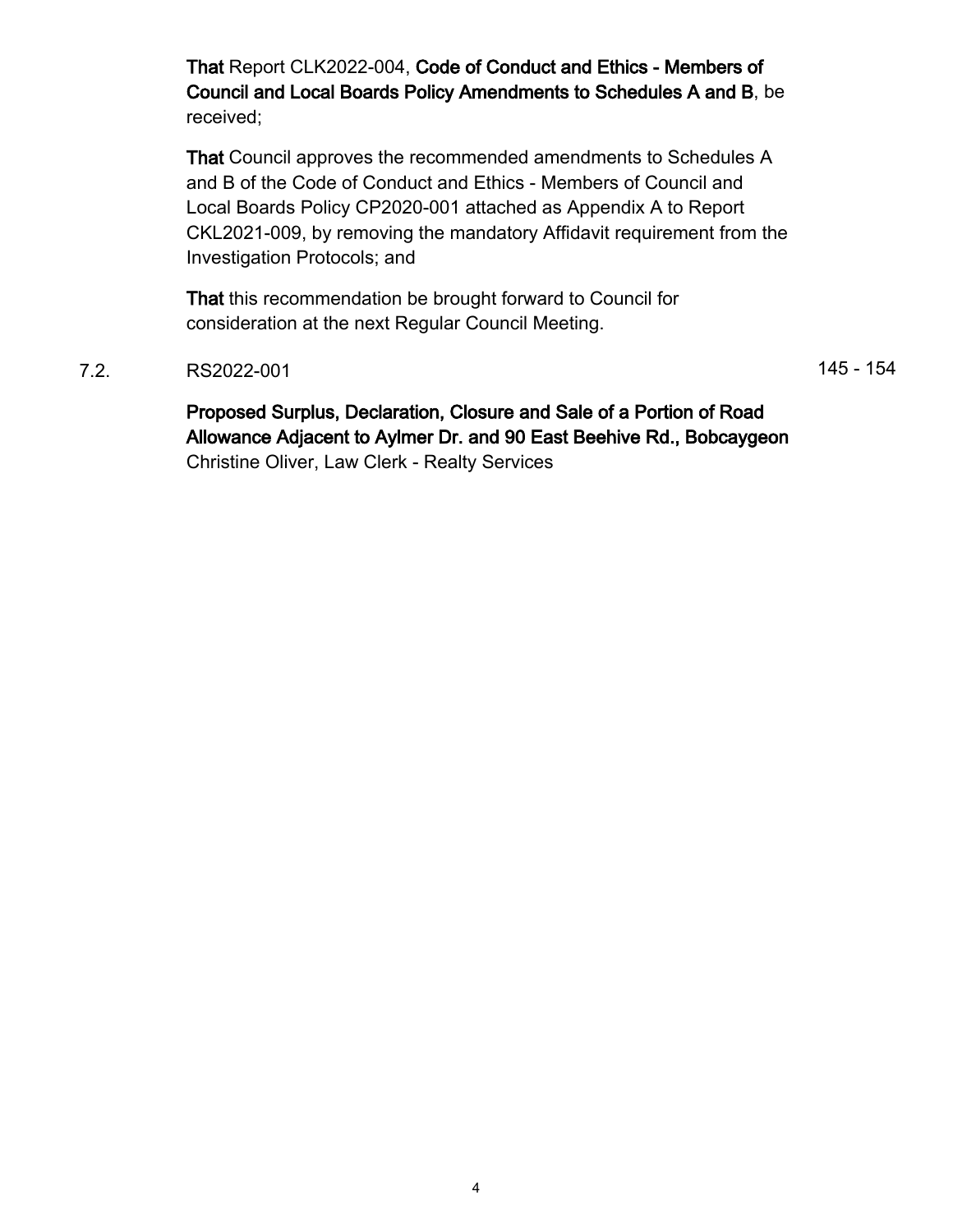That Report RS2022-001, Proposed Surplus, Declaration, Closure and Sale of a Portion of Road Allowance Adjacent to 26 to 6 Aylmer Drive and 90 East Beehive Road, in the Geographic Village of Bobcaygeon, in The City of Kawartha Lakes, be received;

That subject property, being the unopened road allowance, legally described as Aylmer Drive on Plan 373, PIN 63126-0484, adjacent to 26, 28, 24, 20, 16, 14, 10, 8, 6 Aylmer Drive and 90 East Beehive Road, in the Geographic Village of Bobcaygeon, in The City of Kawartha Lakes, be declared surplus to municipal needs;

That the closure of the unopened road allowance and sale to each of the adjoining landowners be supported, in principle, in accordance with the provision of By-Law 2018-020, as amended, and the Municipal Act, 2001, and subject to the parties entering into a conditional Agreement of Purchase and Sale;

That Council set the value of the land at the minimum set price of \$15.00 per linear foot of unopened road allowance adjacent to a lake;

That Staff be directed to commence the process to stop up and close the said portion of the unopened road allowance;

That a By-Law (with any amendments deemed necessary) to close the road and authorize its disposition shall be passed if appropriate;

That a Deeming By-Law be passed contemporaneously with the disposition By-Law;

That the Mayor and Clerk be authorized to sign all documents to facilitate the road closing and conveyance of the lands; and

That these recommendations be brought forward to Council for consideration at the next Regular Council Meeting.

#### 7.3. RS2022-002 155 - 163

Proposed Surplus, Declaration, Closure and Sale of a Portion of Shoreline Road Allowance adjacent to 309 ½ Avery Point Road Christine Oliver, Law Clerk - Realty Services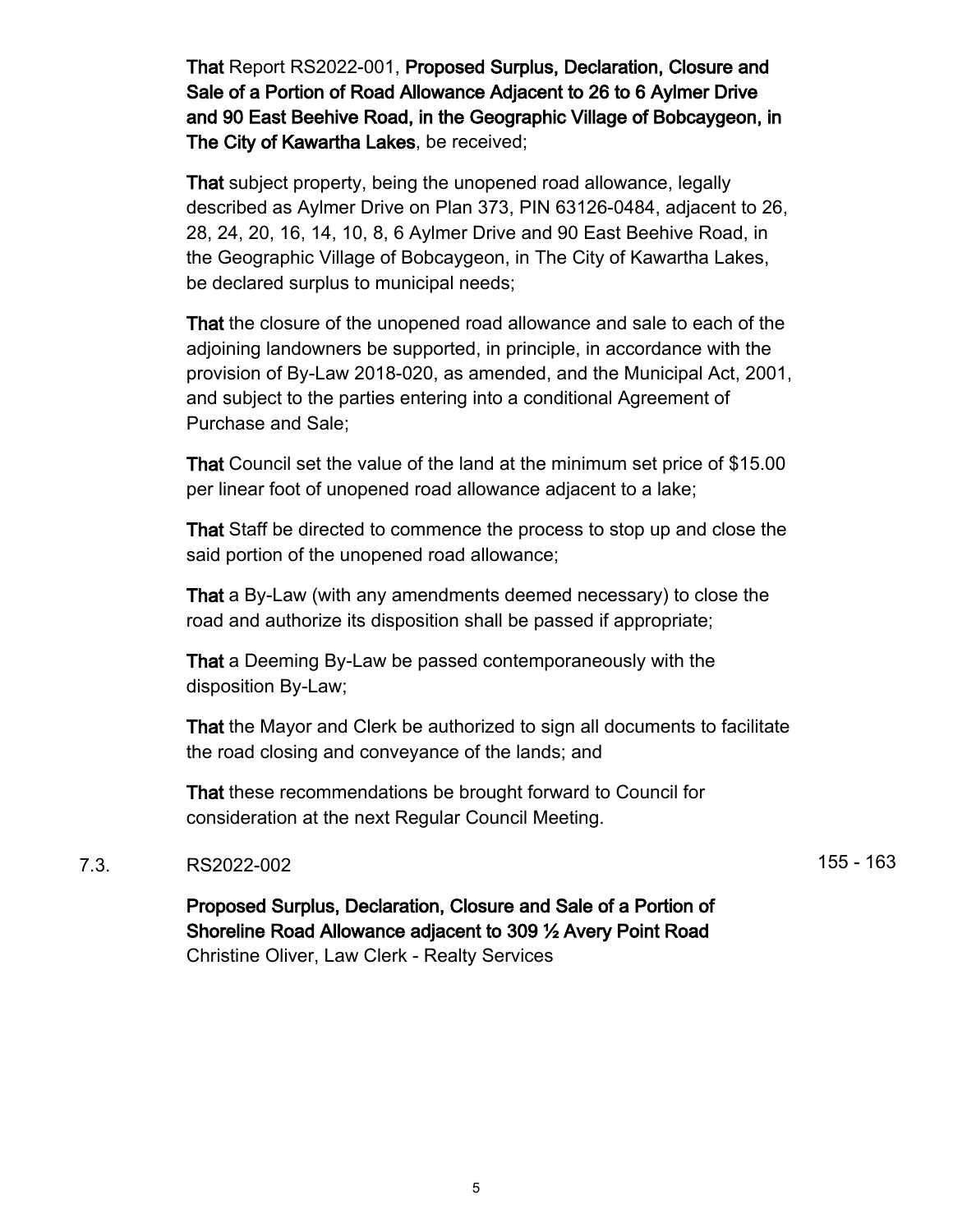That Report RS2022-002, Proposed Surplus, Declaration, Closure and Sale of a Portion of Shoreline Road Allowance adjacent to 309 ½ Avery Point Road, in the Geographic Township of Carden, in The City of Kawartha Lakes, be received;

That the subject property, being a portion of shoreline road allowance adjacent to 309 ½ Avery Point Road, in the Geographic Township of Carden, in The City of Kawartha Lakes, and legally described as Lots 38- 39 on Plan 136, in the Geographic Township of Carden, in The City of Kawartha Lakes;

That the closure of the portion of shoreline road allowance to the adjoining landowner be supported, in principle, in accordance with the provisions of By-Law 2018-020, as amended, and the Municipal Act, 2001, and subject to the parties entering into a conditional Agreement of Purchase and Sale;

That Council set the value of land at the higher of the appraised value of the minimum set price of \$23.00 per linear foot of shoreline road allowance adjacent to a lake;

That Staff be directed to commence the process to stop up and close the said portion of shoreline road allowance;

That a By-Law (with any amendments deemed necessary) to close the road and authorize its disposition shall be passed if appropriate;

That a Deeming By-Law (with any amendments deemed necessary) shall be passed if appropriate;

That the Mayor and Clerk be authorized to sign all documents to facilitate the road closing and conveyance of the lands; and

That this recommendation be brought forward to Council for consideration at the next Regular Council Meeting.

#### 7.4. RS2022-003 200 164 - 171

## Proposed Surplus, Declaration, Closure and Sale of a Portion of Road Allowance adjacent to 203 Avery Point Road

Christine Oliver, Law Clerk - Realty Services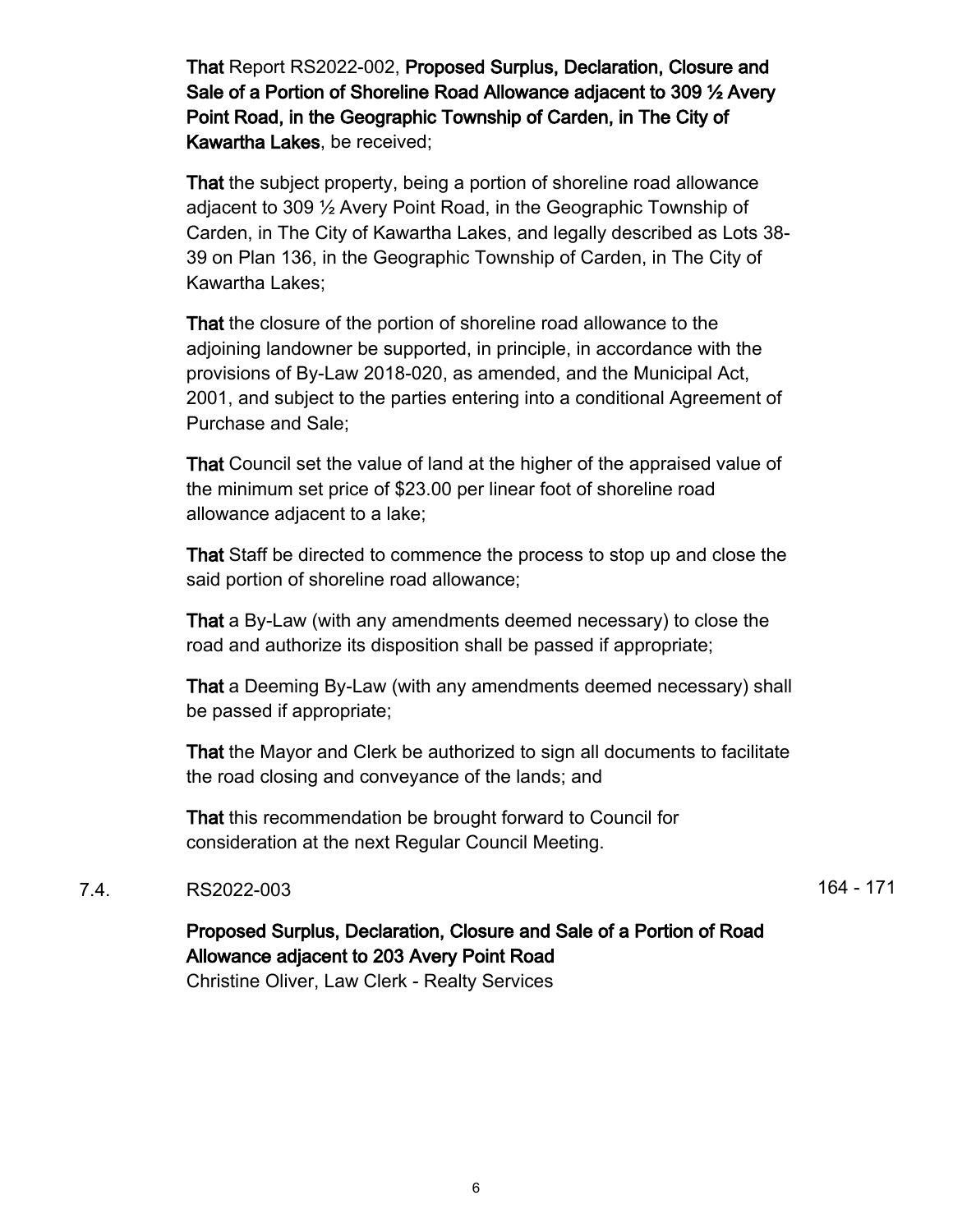That Report RS2022-003, Proposed Surplus, Declaration, Closure and Sale of a Portion of Shoreline Road Allowance adjacent to 203 Avery Point Road, in the Geographic Township Carden, in The City of Kawartha Lakes, be received;

That the subject property, being a portion of shoreline road allowance adjacent to 203 Avery Point Road, in the Geographic Township of Carden, in The City of Kawartha Lakes and legally described as Lot 93 on Plan 150; Part of Lot 92 on Plan 150 as in VT95608, in the Geographic Township of Carden, in The City of Kawartha Lakes, be declared surplus to municipal needs;

That the closure of the portion of shoreline road allowance to the adjoining landowner be supported, in principle, in accordance with the provisions of By-Law 2018-020, as amended, and the Municipal Act, 2001, and subject to the parties entering into a conditional Agreement of Purchase and Sale;

That Council set the value of land at the higher of the appraised value and of the minimum set price of \$23.00 per linear foot of shoreline road allowance adjacent to a lake;

That Staff be directed to commence the process to stop up and close the said portion of shoreline road allowance;

That a By-Law (with any amendments deemed necessary) to close the road and authorize its disposition shall be passed if appropriate;

That a Deeming By-Law (with any amendments deemed necessary) to close the road and authorize its disposition shall be passed if appropriate;

That the Mayor and Clerk be authorized to sign all documents to facilitate the road closing and conveyance of the lands; and

That this recommendation be brought forward to Council for consideration at the next Regular Council Meeting.

#### 7.5. RS2022-004 172 - 181

Proposed Surplus, Declaration, Closure and Sale of a Portion of Road Allowance adjacent to 89, 90, 95 Fell's Point Road Christine Oliver, Law Clerk - Realty Services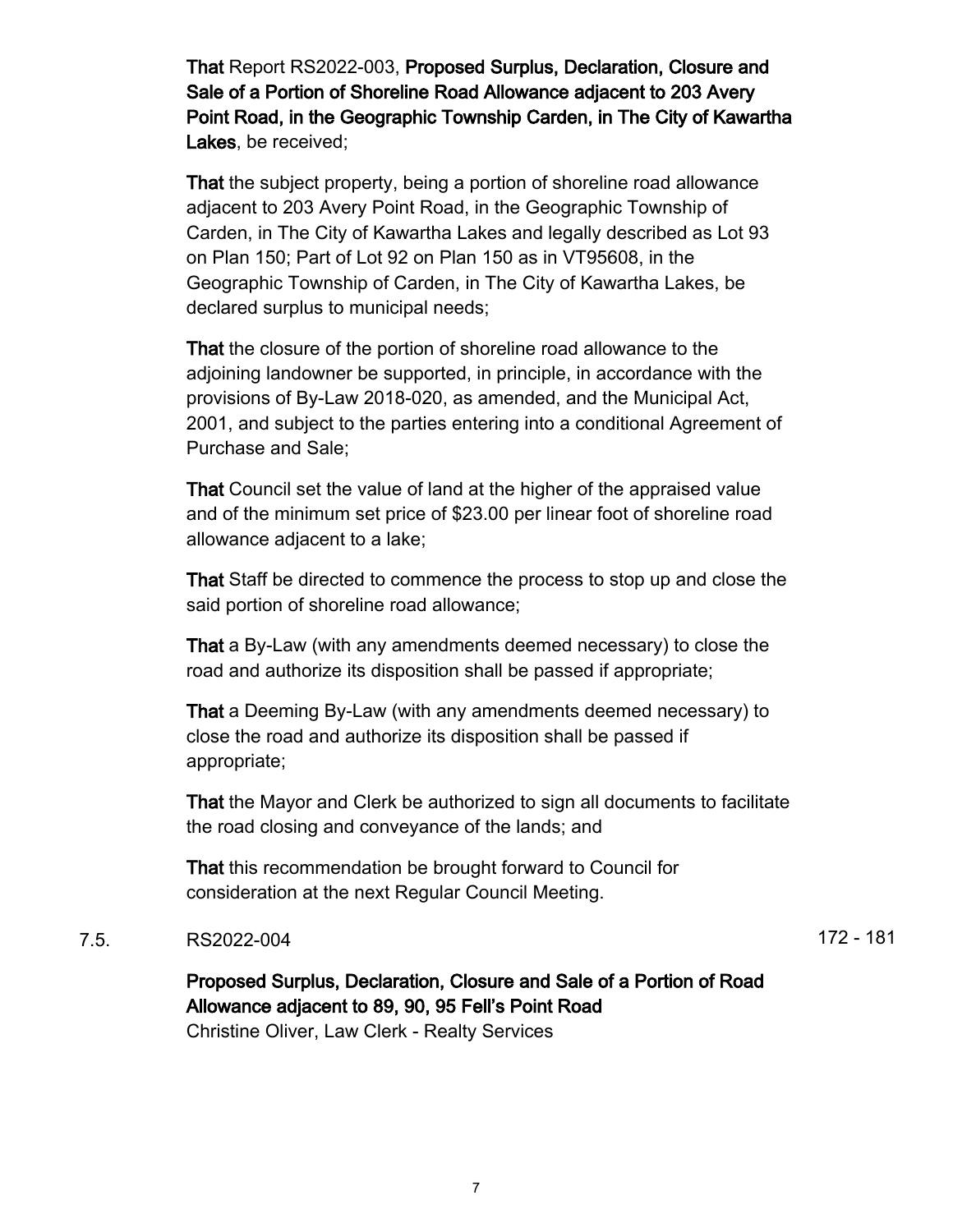That Report RS2022-004, Proposed Surplus, Declaration, Closure and Sale of Portion of Road Allowance adjacent to 89, 90, 95 Fell's Point Road, be received;

That subject property, being a portion of opened road allowance, legally described as as Part of Lots 31 and 32, Concession 11, in the Village of Fenelon, Part 2 on 57R-3525 being Fell's Point Road, in The City of Kawartha Lakes, adjacent to 89, 90, 95 Fell's Point Road, be declared surplus to municipal needs;

That the closure of the road allowance and sale to the adjoining landowner be supported, in principle, in accordance with the provision of By-Law 2018-020, as amended, and the Municipal Act, 2001, and subject to the parties entering into a conditional Agreement of Purchase and Sale;

That Council set the value of the land at the higher of the appraised value or the minimum set price of \$15.00 per linear foot of road allowance;

That Staff be directed to commence the process to stop up and close the said portion of the opened road allowance;

That a By-Law (with any amendments deemed necessary) to close a portion of the opened road and authorize its disposition shall be passed if appropriate;

That a Deeming By-Law be passed contemporaneously with the disposition By-Law;

That the Mayor and Clerk be authorized to sign all documents to facilitate the road closing and conveyance of the lands; and

That these recommendations be brought forward to Council for consideration at the next Regular Council Meeting.

#### 7.6. RS2022-006 **182 - 189**

## Proposed Surplus, Declaration, Closure and Sale of a Portion of Road Allowance adjacent to 243 Avery Point Road

Christine Oliver, Law Clerk - Realty Services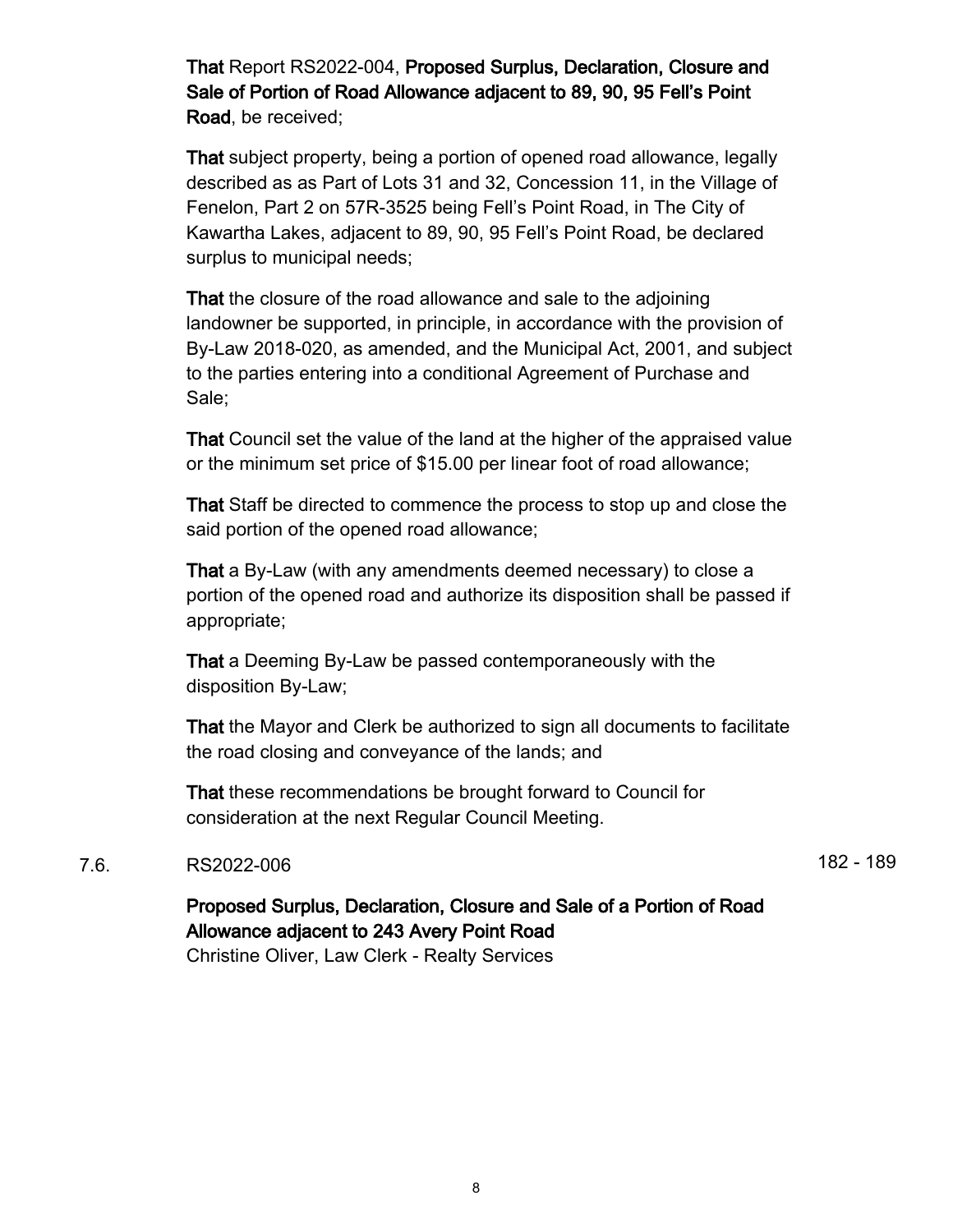That Report RS2022-006, Proposed Surplus, Declaration, Closure and Sale of a Portion of Shoreline Road Allowance adjacent to 243 Avery Point Road, in the Geographic Township of Carden, in The City of Kawartha Lakes, be received;

That the subject property, being a portion of shoreline road allowance, adjacent to 243 Avery Point Road, in the Geographic Township of Carden, in The City of Kawartha Lakes, and legally described as Lot 72 on Plan 150, in the Geographic Township of Carden, in The City of Kawartha Lakes, be declared surplus to municipal needs;

That the closure of the portion of shoreline road allowance to the adjoining landowner be supported, in principle, in accordance with the provisions of By-Law 2018-020, as amended, and the Municipal Act, 2001, and subject to the parties entering into a conditional Agreement of Purchase and Sale;

That Council set the value of land at the higher of the appraised value or the minimum set price of \$23.00 per linear foot of shoreline road allowance adjacent to a lake;

That Staff be directed to commence the process to stop up and close the said portion of shoreline road allowance;

That a By-Law (with any amendments deemed necessary) to close the road and authorize its disposition shall be passed if appropriate;

That a Deeming By-Law (with any amendments deemed necessary) be passed contemporaneously with the disposition By-Law, if appropriate;

That the Mayor and Clerk be authorized to sign all documents to facilitate the road closing and conveyance of the lands; and

That these recommendations be brought forward to Council for consideration at the next Regular Council Meeting.

#### 7.7. RS2022-007 **190 - 197**

Proposed Surplus Declaration, Closure, and Sale of a Portion of Shoreline Road Allowance adjacent to 307 Avery Point Road Laura Carnochan, Law Clerk - Realty Services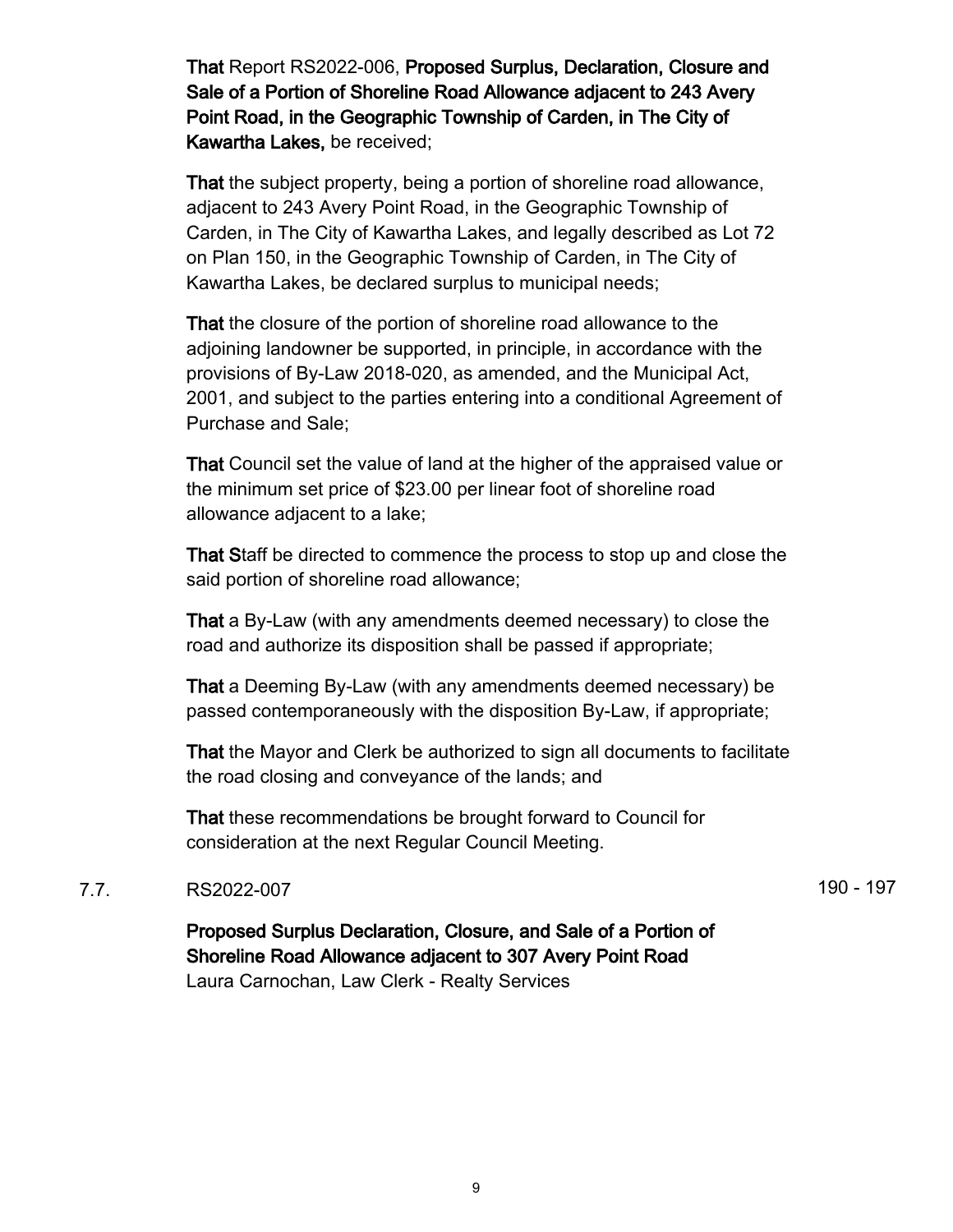That Report RS2022-007, Proposed Surplus Declaration, Closure, and Sale of a Portion of Shoreline Road Allowance adjacent to 307 Avery Point Road, be received;

That the subject property, being a portion of shoreline road allowance adjacent to 307 Avery Point Road, Sebright and legally described as Lot 41 on Plan 150, in the Geographic Township of Carden, City of Kawartha Lakes, be declared surplus to municipal needs;

That the closure of the portion of shoreline road allowance to the adjoining landowner be supported, in principle, in accordance with the provisions of By-Law 2018-020, as amended, and the Municipal Act, 2001, and subject to the parties entering into a conditional Agreement of Purchase and Sale;

That Council set the value of the land at the higher of the appraised value or the minimum set price of \$23.00 per linear foot of shoreline road allowance adjacent to a lake;

That Staff be directed to commence the process to stop up and close the said portion of shoreline road allowance;

That a By-Law (with any amendments deemed necessary) to close the road and authorize its disposition shall be passed, if appropriate;

That a Deeming By-Law be passed contemporaneously with the disposition By-Law, if appropriate;

That the Mayor and Clerk be authorized to sign all documents to facilitate the road closing and conveyance of the lands; and

That these recommendations be brought forward to Council for consideration at the next Regular Council Meeting.

#### 7.8. RS2022-008 215

Request for Removal of the Subject to the Interest of the Municipality Notation from Property Description – Bertram Street and Ernest Street Laura Carnochan, Law Clerk - Realty Services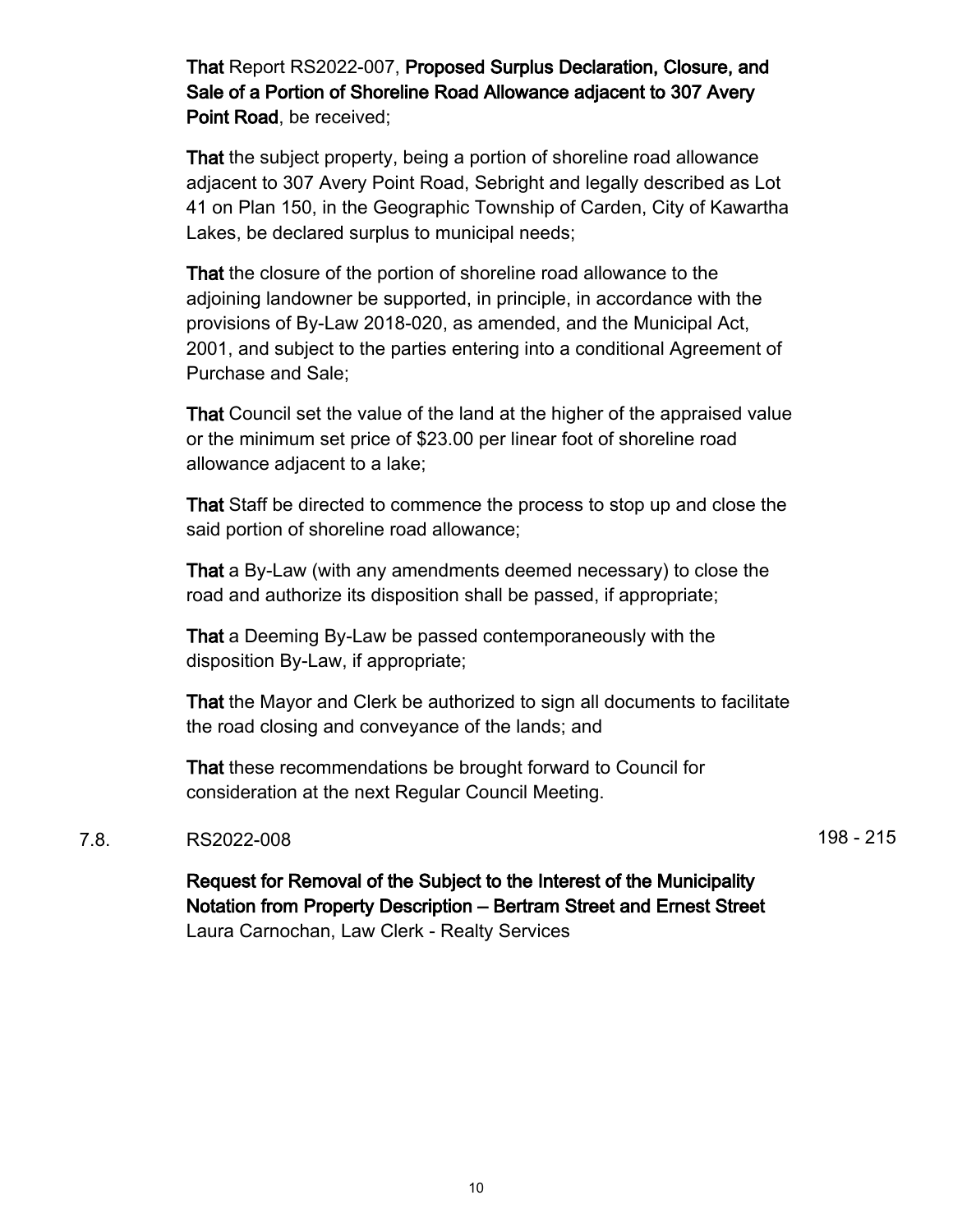That Report RS2022-008, Request for Removal of "Subject to the Interest of the Municipality" Notation from Property Description – Bertram Street and Ernest Street, be received;

That the subject property, Part of Bertram Street on Plan 44, being Part 8 on Plan 57R-10487 (PIN: 63210-0214 (LT)) and Ernest Street on Plan 44 South of Part 5 on Plan 57R-6784 (PIN: 63210-0194 (R)), in the Geographic Township of Ops, City of Kawartha Lakes be declared surplus to municipal needs;

That Council support the closure of the road allowances and release the City's interest in the balance of the property legally described as Part Lot 22, Concession 7, Lots 49-51, Part Lots 52, Part Lots 61-63, Lots 64-67, Part Lot 48, Part of Bertram Street on Plan 44, being Parts 1 to 8 on Plan 57R-10487; Subject to the Interest of the Municipality over Bertram Street on Plan 44, being Part 8 on Plan 57R-10487; Subject to an Easement in Gross over Part Lot 22, Concession 7, being Part 2 on Plan 57R-10487 as in R295268; Subject to an Easement in Gross over Part Lot 22, Concession 7, being Parts 4 and 5 on Plan 57R-10487 as in R295271; Subject to an Easement in Gross over Part Lot 22, Concession 7, being Parts 5 and 6 on Plan 57R-10487 as in R279520 (PIN: 63210- 0214 (LT)) and Ernest Street on Plan 44 South of Part 5 on Plan 57R-6784 (PIN: 63210-0194 (R)), in the Geographic Township of Ops, City of Kawartha Lakes, in accordance with the provisions of By-law 2018-020, as amended, and the Municipal Act, 2001;

That the By-Law attached as Appendix G to close the road and release the City's interest in the property legally described as Part Lot 22, Concession 7, Lots 49-51, Part Lots 52, Part Lots 61-63, Lots 64-67, Part Lot 48, Part of Bertram Street on Plan 44, being Parts 1 to 8 on Plan 57R-10487; Subject to the Interest of the Municipality over Bertram Street on Plan 44, being Part 8 on Plan 57R-10487; Subject to an Easement in Gross over Part Lot 22, Concession 7, being Part 2 on Plan 57R-10487 as in R295268; Subject to an Easement in Gross over Part Lot 22, Concession 7, being Parts 4 and 5 on Plan 57R-10487 as in R295271; Subject to an Easement in Gross over Part Lot 22, Concession 7, being Parts 5 and 6 on Plan 57R-10487 as in R279520 (PIN: 63210- 0214 (LT)) and Ernest Street on Plan 44 South of Part 5 on Plan 57R-6784 (PIN: 63210-0194 (R)), in the Geographic Township of Ops, City of Kawartha Lakes shall be passed; and

That the Mayor and Clerk be authorized to execute any documents to facilitate the road closing and releasing the City's interest in the property legally described as Part Lot 22, Concession 7, Lots 49-51, Part Lots 52, Part Lots 61-63, Lots 64-67, Part Lot 48, Part of Bertram Street on Plan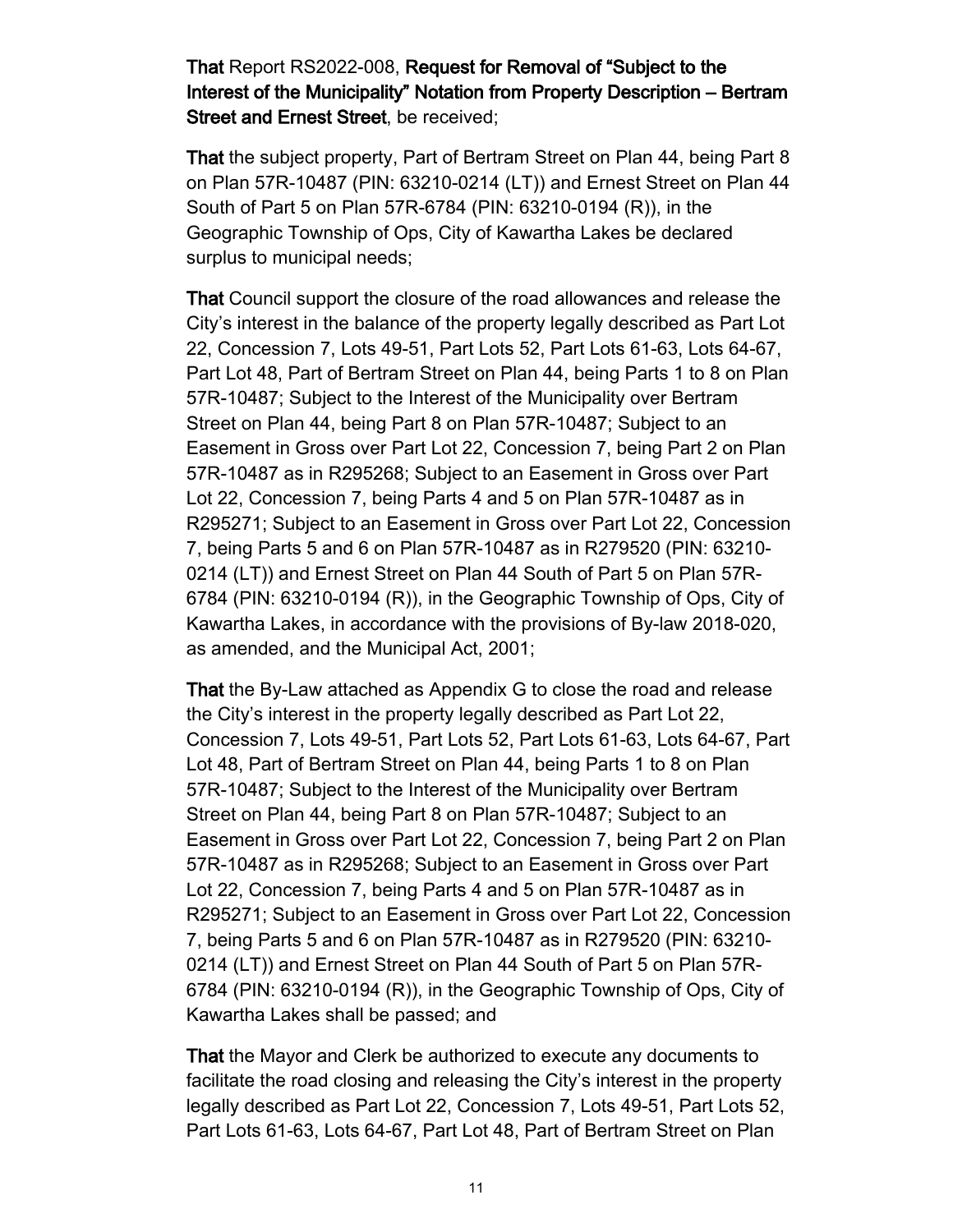44, being Parts 1 to 8 on Plan 57R-10487; Subject to the Interest of the Municipality over Bertram Street on Plan 44, being Part 8 on Plan 57R-10487; Subject to an Easement in Gross over Part Lot 22, Concession 7, being Part 2 on Plan 57R-10487 as in R295268; Subject to an Easement in Gross over Part Lot 22, Concession 7, being Parts 4 and 5 on Plan 57R-10487 as in R295271; Subject to an Easement in Gross over Part Lot 22, Concession 7, being Parts 5 and 6 on Plan 57R-10487 as in R279520 (PIN: 63210-0214 (LT)) and Ernest Street on Plan 44 South of Part 5 on Plan 57R-6784 (PIN: 63210-0194 (R)), in the Geographic Township of Ops, City of Kawartha Lakes; and

 That these recommendations be brought forward to Council for consideration at the next Regular Council Meeting.

#### 7.9. RS2022-009 216 - 223

### Request for License Agreement – Pipe Encroachment within Skyline Road

Laura Carnochan, Law Clerk - Realty Services

That Report RS2022-009, Request for License Agreement – Pipe Encroachment within Skyline Road, be received; and

That this recommendation be brought forward to Council for consideration at the next Regular Council Meeting.

#### 7.10. ED2022-001 224 - 238

## Amendment of the Heritage Delegated Authority By-Law

Emily Turner, Economic Development Officer - Heritage Planning

That Report ED2022-001, Amendment of the Heritage Delegated Authority By-Law, be received;

That By-Law 2019-154 be amended as outlined in Appendix A of this report;

That the necessary amending By-Law be brought forward to Council for adoption; and

That this recommendation be brought forward to Council for consideration at the next Regular Council Meeting.

#### 7.11. ED2022-004 239 - 272

#### Feral Pigs in Kawartha Lakes

Kelly Maloney, Economic Development Officer - Agriculture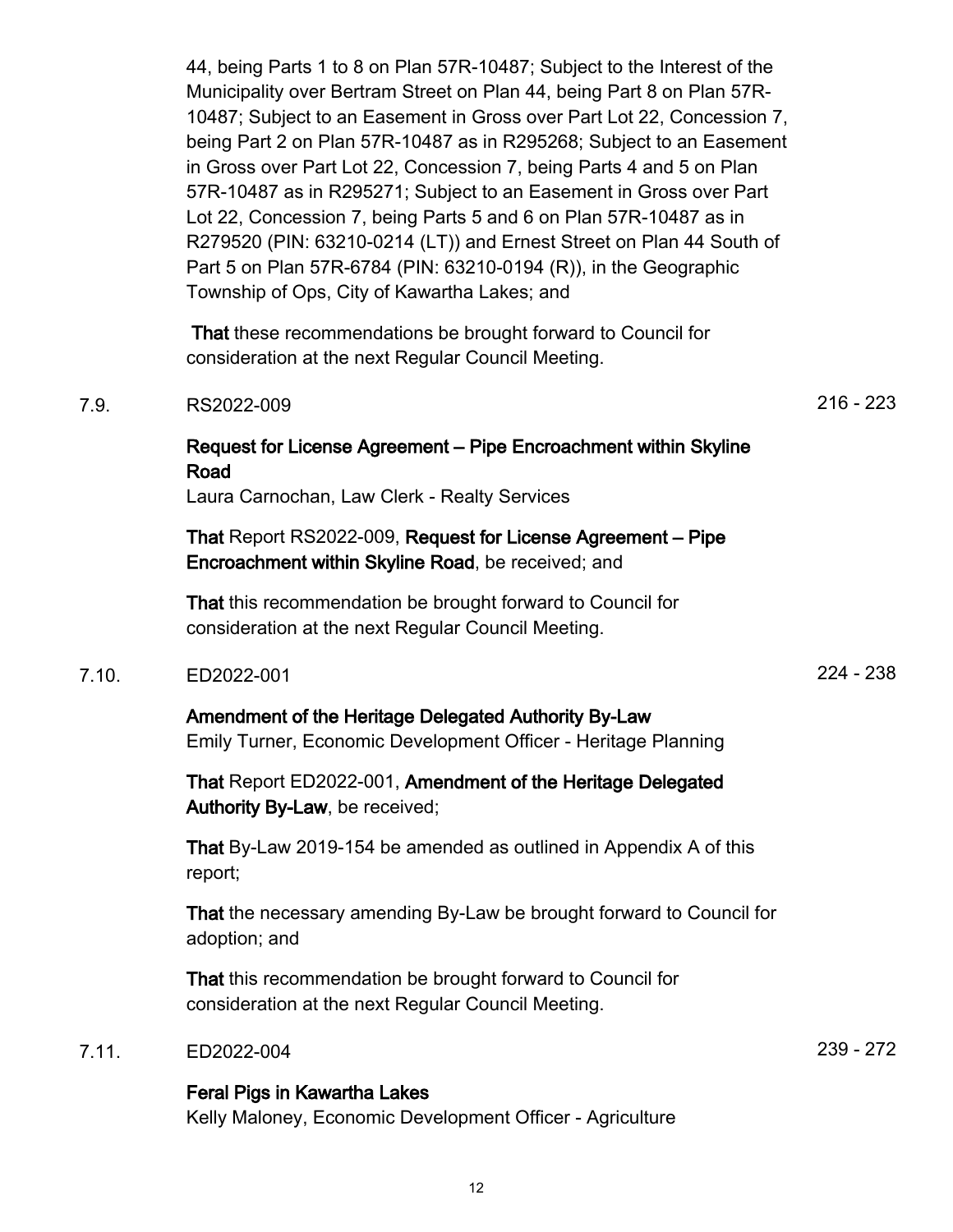That Report ED2022-004, Feral Pigs in Kawartha Lakes, be received;

That Staff initiate public education on the environmental damage and risks of allowing an invasive feral pig population to be established in Kawartha Lakes and the need for public reporting of all sightings;

That sightings of feral pigs reported in the provincial database from within Kawartha Lakes be actively monitored by Staff;

That Staff develop and report back to Council, in Q2 2022, a recommended program to deal with feral pigs in Kawartha Lakes; and

That this recommendation be brought forward to Council for consideration at the next Regular Council Meeting.

#### 7.12. SOC2022-001 273 - 336

Social Services 2021 Service Plan

Janine Mitchell, Human Services Manager

That Report SOC2022-001, Social Services 2021 Service Plan, be received;

That the 2021 Social Services Plan, Appendix A to Report SOC2022- 001, be endorsed; and

That this recommendation be brought forward to Council for consideration at the next Regular Council Meeting.

#### 8. Memorandums

8.1. COW2022-01.8.1 337 - 338

#### Memorandum Regarding Water Service Capacity for the Village of **Woodville** Councillor Veale